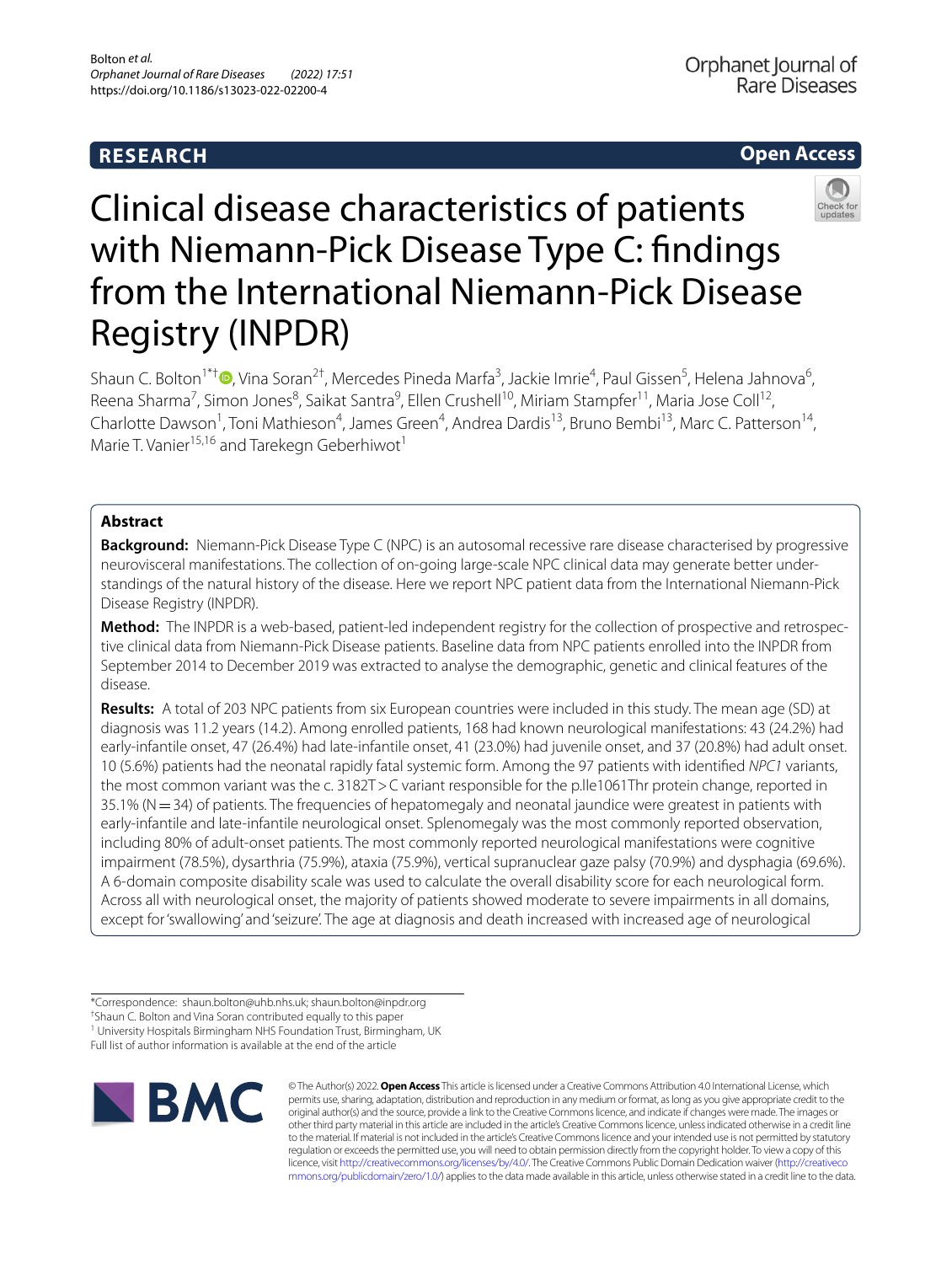symptom onset. Miglustat use was recorded in 62.4% of patients and the most common symptomatic therapies used by patients were antiepileptics (32.9%), antidepressants (11.8%) and antacids (9.4%).

**Conclusion:** The proportion of participants at each age of neurological onset was relatively equal across the cohort. Neurological manifestations, such as ataxia, dysphagia, and dysarthria, were frequently observed across all age categories.

# **Introduction**

Niemann-Pick Disease Type C (NPC) is a rare, autosomal recessive disorder resulting from variations to either the *NPC1* or *NPC2* gene. Pathogenic variants in either gene lead to the impaired movement of cholesterol and lipids out of the lysosome and late endosome, resulting in the accumulation of lipids within the afected cell [[1\]](#page-9-0). Advances in diagnostics, disease modifying therapy and disease awareness have led to the recognition of NPC as a heterogeneous disease, ranging from a fatal antenatal disorder to an adult-onset chronic neurodegenerative disease.

The clinical spectrum of NPC encompasses a range of non-specifc neurological and systemic manifestations at an early stage and varying by age of onset and organ involvement. Disease onset in early infancy including the neonatal period is typically characterised by visceral manifestations such as neonatal cholestatic jaundice and hepatosplenomegaly with, in a small subset of patients, rapid progression into liver and respiratory failure leading to death [\[2](#page-9-1)]. At infancy, childhood or older age, neurological manifestations become prevalent, such as hypotonia, gelastic cataplexy, ataxia, dysarthria, dysphagia, vertical supranuclear gaze palsy (VSGP), seizures and cognitive impairment. Psychiatric symptoms are also prevalent in older NPC patients [[2\]](#page-9-1). NPC is a chronic and progressive disease, with the rate of progression varying between individuals, including between siblings [\[3](#page-9-2)]. Age at onset of neurological manifestation is recognised as a predictor of disease progression. The classification of NPC by age of neurological onset is as follows: early infantile (< 2 years) (visceralneurodegenerative form); late-infantile (2–6 years) and juvenile (6–15 years) (neurodegenerative form); adult (> 15 years) (psychiatric-neurodegenerative form) [[4\]](#page-9-3).

The rarity, varied age of onset, heterogeneous and non-specifc manifestations of the disease pose signifcant challenges in understanding the natural course of NPC. Observational studies of NPC patients across developed nations have been reported, with data from France, Spain, the UK and USA  $[5-10]$  $[5-10]$  $[5-10]$ . These studies have advanced the understanding of NPC as a spectrum disorder, leading to enhanced care for NPC patients. The consolidation of existing data alongside

the generation of new data via an international patient registry may lead to the improved characterisation of NPC.

Here we report the fndings of an analysis of Niemann-Pick Disease Type C data gathered through the International Niemann-Pick Disease Registry. We have developed an exemplar patient led independent international registry capable of providing an inventory of patients for recruitment to observational and interventional studies.

# **Results**

# **Demographics, patient characteristics, biochemical and genetic diagnostics**

A total of 203 patients were enrolled from 11 NPD centres across 6 countries: The Czech Republic, Germany, Ireland, Italy, Spain and the UK. A summary of patient demographics are given in Table [1](#page-1-0). The study participants were equally split in sex, with 49.8% male and 50.2% female. 39.9% of patients were prospectively recruited. The mean  $(SD)$  age at diagnosis was  $11.2$   $(14.2)$  years. Of the 203 patients enrolled, 168 patients had known neurological manifestations at the point of data collection. 43 (24.2%) had early-infantile onset, 47 (26.4%) had late infantile onset, 41 (23.0%) had juvenile onset, and 37 (20.8%) had adult onset (Table [2\)](#page-2-0). Of the remaining 35 patients, 10 (5.6%) had the neonatal rapidly fatal form, 21 patients were reported as not having neurological manifestations, and 4 patients having visceral symptoms only.

In this cohort comprising of 60% retrospective cases, a number of patients had been diagnosed by flipin test and early rate of LDL-induced cholesteryl esterifcation [[2](#page-9-1), [11\]](#page-9-6), and DNA testing was recorded for only 98

<span id="page-1-0"></span>

| Table 1 Demographics of patients with NPC |  |
|-------------------------------------------|--|
|-------------------------------------------|--|

| Characteristic                   | N(%)       | Mean (SD)   |
|----------------------------------|------------|-------------|
| Overall population ( $n = 203$ ) |            |             |
| Male                             | 101 (49.8) |             |
| Female                           | 102 (50.2) |             |
| Age at diagnosis                 | 203        | 11.2(14.2)  |
| Age at enrollment                | 203        | 25.8 (16.5) |
| Prospective patient records      | 81 (39.9)  |             |
| Retrospective patient records    | 122 (60.1) |             |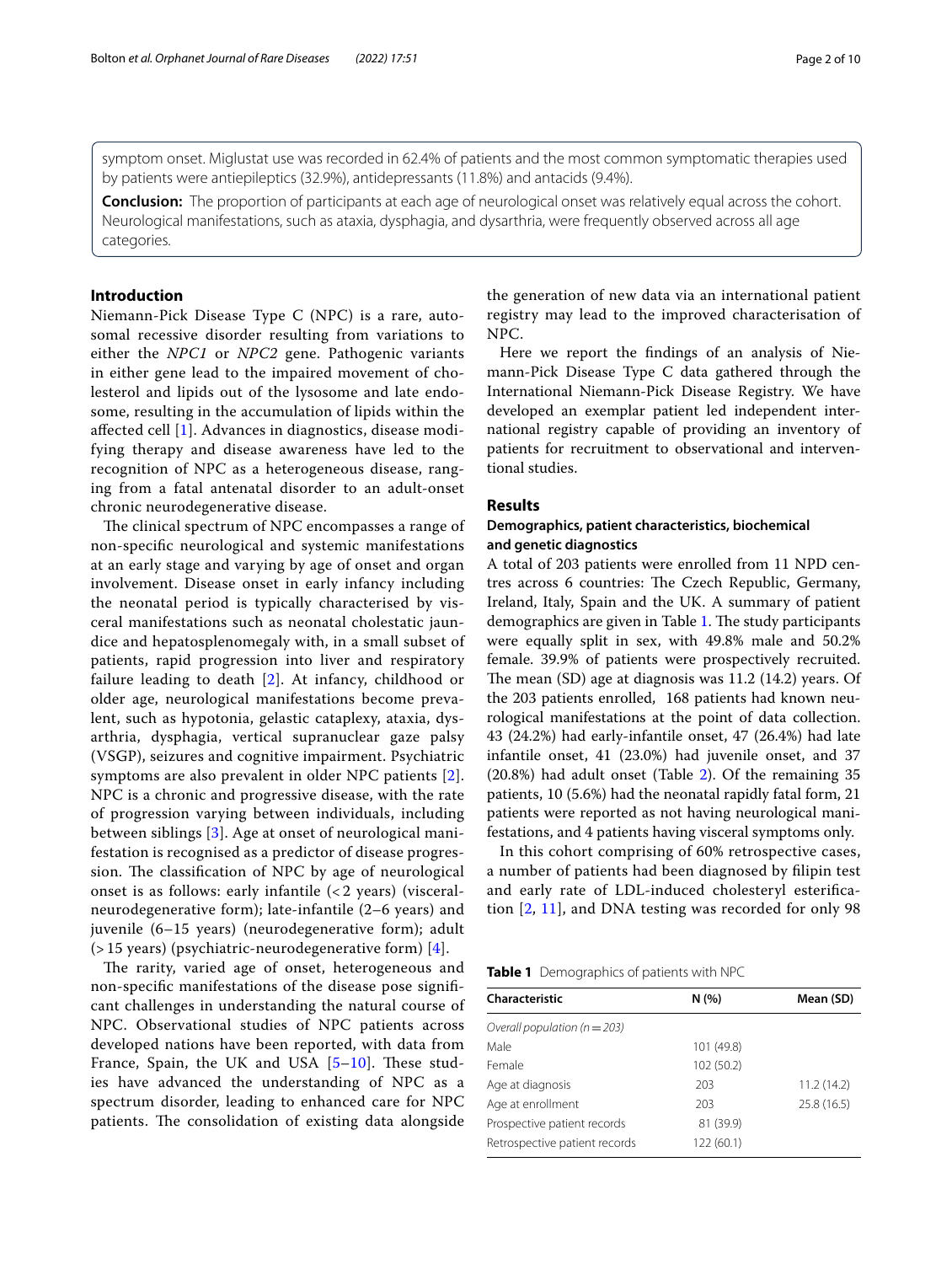| Clinical form                                  | N(%)      | Mean age at diagnosis    |  |
|------------------------------------------------|-----------|--------------------------|--|
|                                                |           | (SD) and range in years  |  |
| Neonatal systemic rapidly fatal (<28 days)     | 10(5.6)   | $0.37(0.25) - 0.0 - 0.9$ |  |
| Early infantile neurological (< 2 years)       | 43 (24.2) | $2.16(2.75) - 0.0 - 17$  |  |
| Late infantile neurological (2 to $<$ 6 years) | 47(26.4)  | $4.92(3.25) - 0.1 - 12$  |  |
| Juvenile neurological (6 to $<$ 15 years)      | 41(23.0)  | $9.89(5.34) - 0.1 - 22$  |  |
| Adult neurological (> 15 years)                | 37 (20.8) | 34.12 (13.84)-1.4-68     |  |
| No neurological manifestations                 | 4         | 19 (17.95) - 0.7 - 42    |  |

#### <span id="page-2-0"></span>**Table 2** Classification of patients (n = 182) into NPC clinical forms

## <span id="page-2-1"></span>**Table 3** Diagnostic data of NPC patients

|                                      | N(%)      |
|--------------------------------------|-----------|
| NPC1 sequencing $(n=97)$             |           |
| c.3182T > C (p.11061T)               | 28 (28.6) |
| c.3019C > G (p.P1007A)               | 10(10.2)  |
| c.3557G > A (p.R1186H)               | 9(9.2)    |
| Cholestane triol levels ( $n = 27$ ) |           |
| Flevated                             | 23 (85)   |
| <b>Borderline</b>                    | 2(7)      |
| Normal                               | 2(7)      |
| Neuroimaging MRI ( $n = 49$ )        |           |
| Normal                               | 29 (59)   |
| Abnormal                             | 20(41)    |
| Cortical atrophy                     | 10(50)    |
| Cerebellar atrophy                   | 9(45)     |
| White matter change                  | 5(25)     |
| $CT (n = 7)$                         |           |
| Normal                               | 6 (86)    |
| Abnormal-cortical atrophy            | 1 (14)    |

patients; among them 97 presented biallelic variants in *NPC1* gene and 1 patient had variants in *NPC2* gene (Table [3\)](#page-2-1). Regarding *NPC1* gene variants, an important heterogeneity in the genotypes was observed and the majority of patients were compound heterozygous. The most common *NPC1* variant was the  $c.3182T > C$  $(p$ .lle1061Thr) variant related with the classical biochemical phenotype and with the juvenile clinical form of presentation. The  $p.I1061T$  variant was reported in 28.6% ( $N=28$ ) of patients, with a total number of 28 alleles. Secondly, the  $c.3019C > G$  (p.P1007A) variant was reported in 10.2% of patients  $(N=10)$  and related with the variant biochemical (flipin) profle and with the juvenile-adult forms of the disease. A total of 9 alleles were reported for the variant. Finally, the c.3557G > A (p.R1186H) variant was reported in 9.2% of patients ( $N=9$ ). Plasma levels of Cholestane-triol were documented in 27 patients, 23 of them presented levels above the cut-of, 2 showed borderline concentrations and 2 displayed normal values.

# **Clinical features**

# *Systemic manifestations*

Systemic manifestations consisting of neonatal jaundice, spleen and liver enlargement and liver failure was recorded for 81 patients and are summarised in Fig. [1](#page-3-0). The proportion of patients who developed splenomegaly was 72.8%, whilst hepatomegaly was reported in 39.5% of patients. Similarly, neonatal jaundice was noted in 39.5% of patients, and hepatic failure in the neonatal period was 6.2%. The proportion of patients with neonatal jaundice, spleno- and hepatomegaly decreased with increasing age of neurological onset.

## *Neurological manifestations*

The profiles of patients with neurological manifestations according to the age at neurological-onset is summarised in Fig. [2](#page-4-0)A. The most common neurological manifestations reported include cognitive impairment (78.5%), dysarthria (75.9%), ataxia (75.9%), vertical supranuclear gaze palsy (VSGP) (70.9%), dysphagia (69.6%), dystonia (53.2%), seizures (48.1%), and cataplexy (35.4%). Overall, the late infantile onset subgroup made up the highest proportion of neurological manifestations, with the exception of psychiatric manifestations and cognitive impairment. The latter two components were predominant in adult onset phenotype. The least prevalent neurological manifestations were psychiatric manifestations (13.9%) and hearing impairment (7.6%).

Developmental milestone data stratifed according to age at neurological onset is summarised in Fig. [2](#page-4-0)B. Of the 46 patients where data is available, the most common manifestations were delay/impairments in: cognition (69.6%), speech (60.9%), motor (60.9%) and social (45.7%). In respect to neurological classifcation, speech delay was most common in early infantile (91.7%), whilst cognitive impairment was most common in late infantile (78.9%) and adult (100%), with motor delay (33.3%) and cognitive impairment (33.3%) predominant in juvenile onset.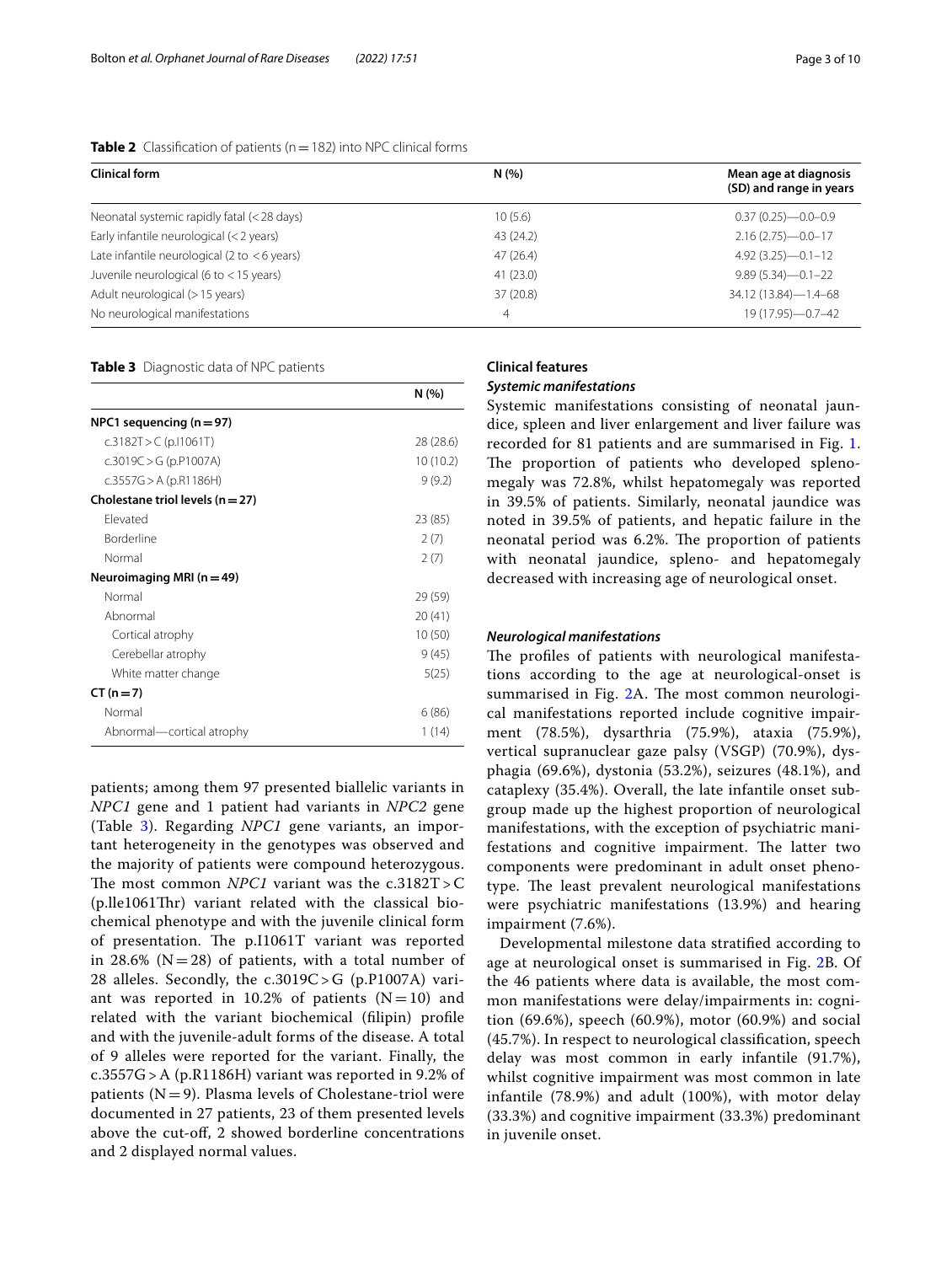

<span id="page-3-0"></span>Neuroimaging assessment data was available for 49 patients (Table [1](#page-1-0)). A normal MRI result was reported in 29 patients (59.2%). Abnormal MRI results were reported for 20 patients (40.8%), with 7 patients reporting 2 or more MRI findings. The most common abnormal findings were: cortical atrophy  $(N=10)$ , cerebellar atrophy  $(N=9)$ , and white matter changes  $(N=3)$ . CT scan results were available for 7 patients, where normal results where shown for 6 patients, and 1 patient shown to have an abnormal result with cortical atrophy.

## **Disease stage and progression**

An assessment of disease severity was performed using a 6-domain disability scale [[7\]](#page-9-7) to calculate the overall disability score according to the age at neurological-onset (Fig. [3](#page-5-0)). A total disability score was calculated for each patient by combining their ambulation, manipulation, speech, swallowing, eye movement, and seizure scores. Each subcategory was scored from normal to most severe based on the pre-defned validated disease progression domains.

Data on the age at diagnosis and age at death was available for 59 patients. Figure  $4$  provides an overview of

patient data illustrating the recorded age at diagnosis, and the subsequent age at death, stratifed according to the age of neurological onset classifcation. In patients with the early infantile form  $(N=17)$ , the median ages at diagnosis and death were 1.8 years (0.3–17.0) and 5 years (0.8–22.0), respectively. In patients with the late infantile form  $(N=17)$ , the median ages at diagnosis and death were 4.4 years (0.1–8.8) and 8.8 years (5.0–16.0) respectively. In the juvenile onset group  $(N=15)$ , the median ages at diagnosis and death were 12.0 years (0.1–16.0) and 23.0 years (11.0–40.0) respectively. In patients with adult onset  $(N=5)$ , the median ages at diagnosis and death were 23.5 years (18.0–35.0) and 37.0 years (30.0– 42.0) respectively. As anticipated, the age at diagnosis and death increased with increased age at neurological onset.

# **Treatment modalities**

Data describing the symptomatic therapies used prior to or at enrolment was available for 85 patients. The mean total number of therapies used by each patient was 1.8. The most common symptomatic therapies used by patients were antiepileptics (32.9%),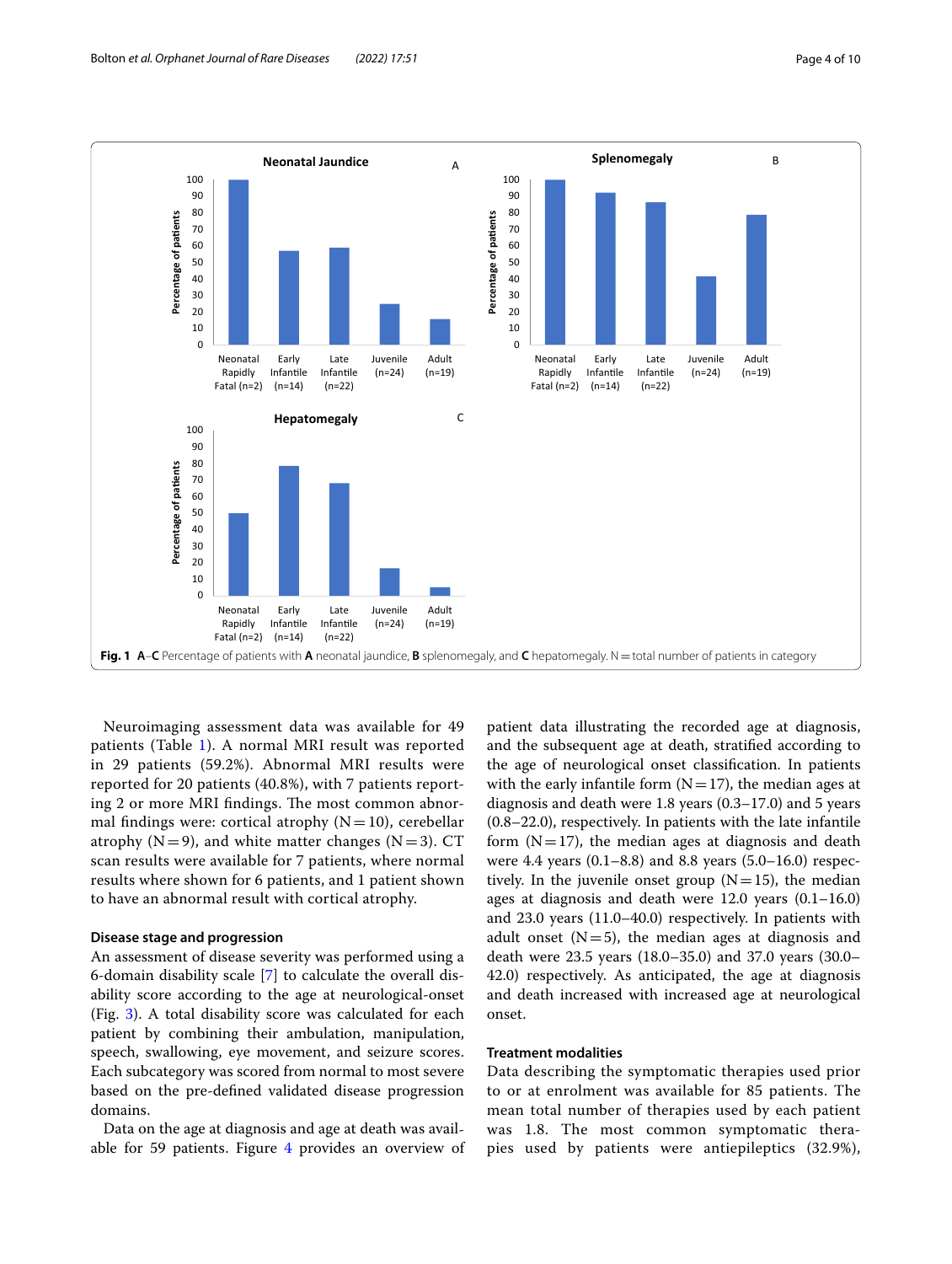

<span id="page-4-0"></span>antidepressants (11.8%) and antacids (9.4%). The disease modifying therapy, Miglustat, was used by 62.4% of patients and the mean duration of use was 48.7 months. Diarrhoea was the most frequently reported adverse effect occurring in 56% of cases. Low platelet count was reported in 19% of cases and tremor was reported in 13% of cases.

# **Discussion**

As NPC is a rare disease, patient population sizes are limited and tracking the natural history of the disease and enrolling patients for a clinical study is very challenging. The INPDR is a patient led registry designed to: (a) better understand the natural history of Niemann-Pick disease worldwide; (b) provide an inventory of patients for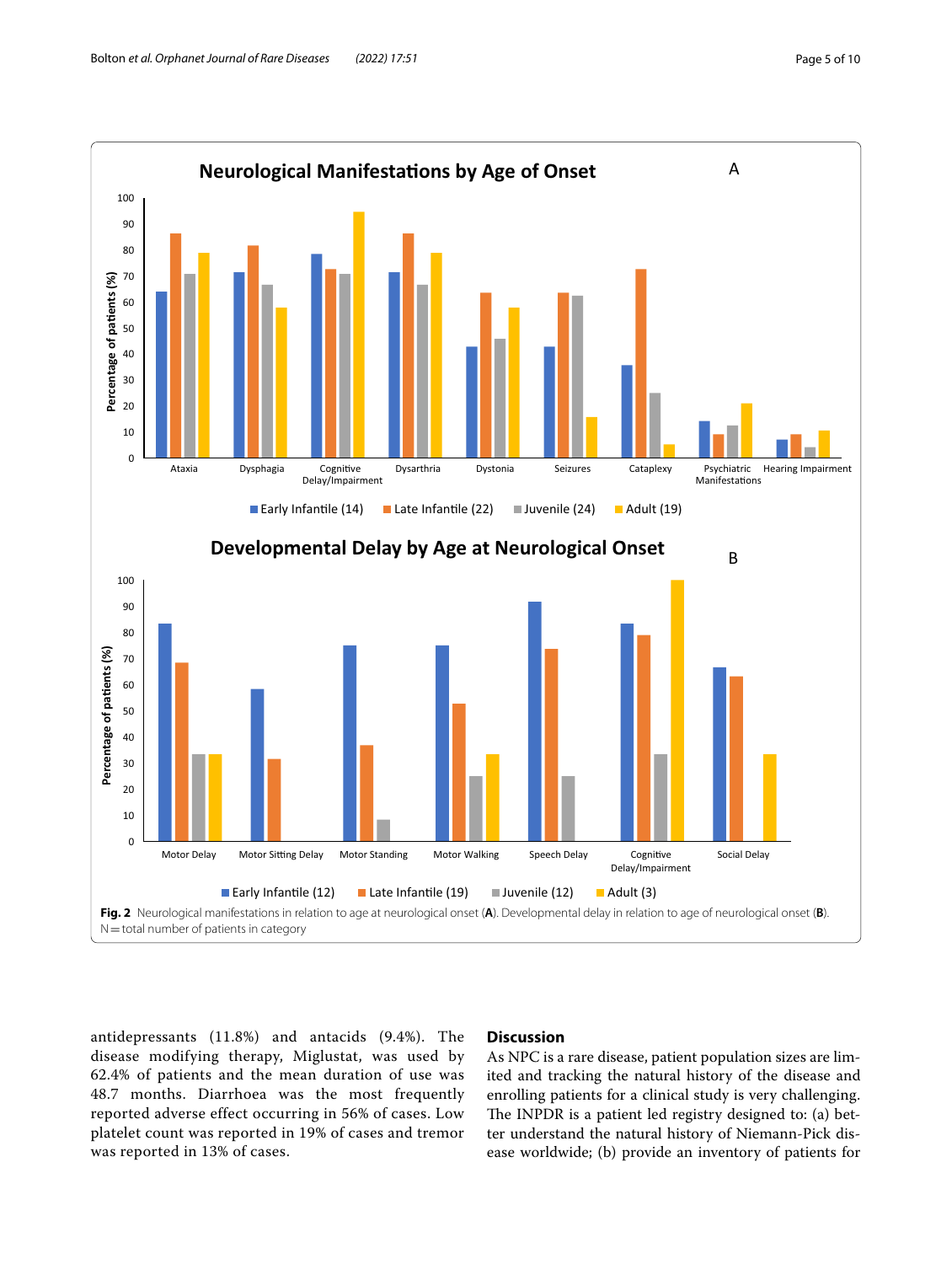

<span id="page-5-0"></span>recruitment to observational and interventional studies; (c) establish genotype–phenotype correlations; (d) provide support for education of health professionals and empowerment of patients. Data from 203 NPC patients from 6 countries were available for analysis, forming one of the largest cohorts of patients with NPC reported to date.

The p.I1061T variant was the most common variant in this population, with detection in 28.6% of patients. This aligns with previous research, where p.I1061T is most common in Western European decent populations [[12](#page-9-8)] with varied frequency as reported in cohort studies from the United Kingdom [[8\]](#page-9-9), Spain [\[13](#page-9-10)], the Czech Republic [[11\]](#page-9-6), and Italy [\[14](#page-9-11)]

Disease classifcation based on the age of onset of the frst neurological symptoms has been accepted as a guide to clinicians in providing day to day care, genetic counselling and to estimate the trajectory of the disease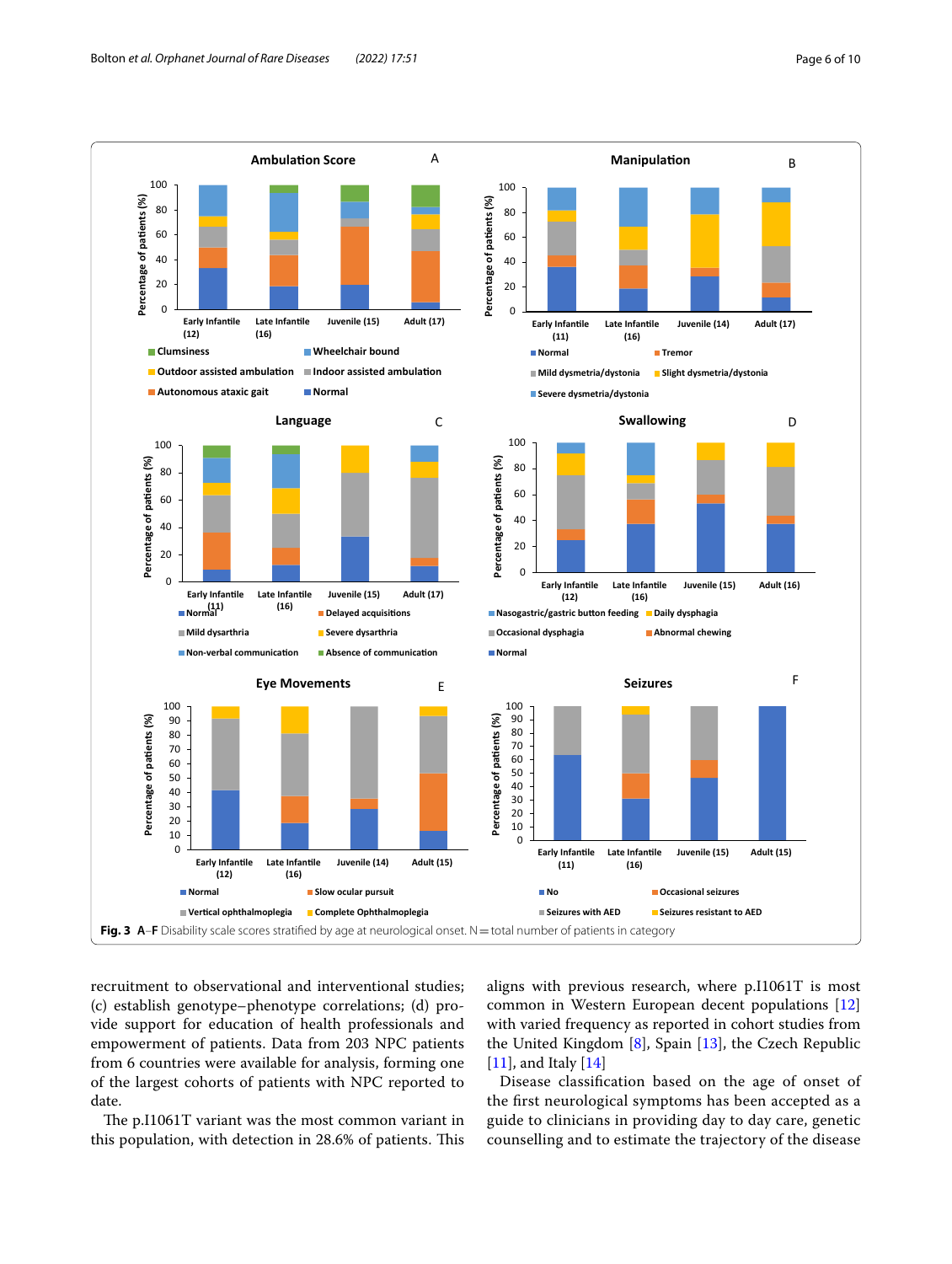

<span id="page-6-0"></span>course  $[12]$  $[12]$ . The proportion of participants at each age category based on neurological onset was relatively consistent; 24.2% early infantile, 26.4% late infantile, 23.0% juvenile and 20.8% adult patients. These findings are in line with the previously reported observational

studies  $[8, 10]$  $[8, 10]$  $[8, 10]$  $[8, 10]$ . The type and onset of visceral symptoms varied across the age groups with decreased occurrence with an increasing age. Neonatal jaundice and hepatomegaly were most prevalent in early infantile and late infantile patients. As has been reported in prior NPC cohort studies, splenomegaly is the most consistent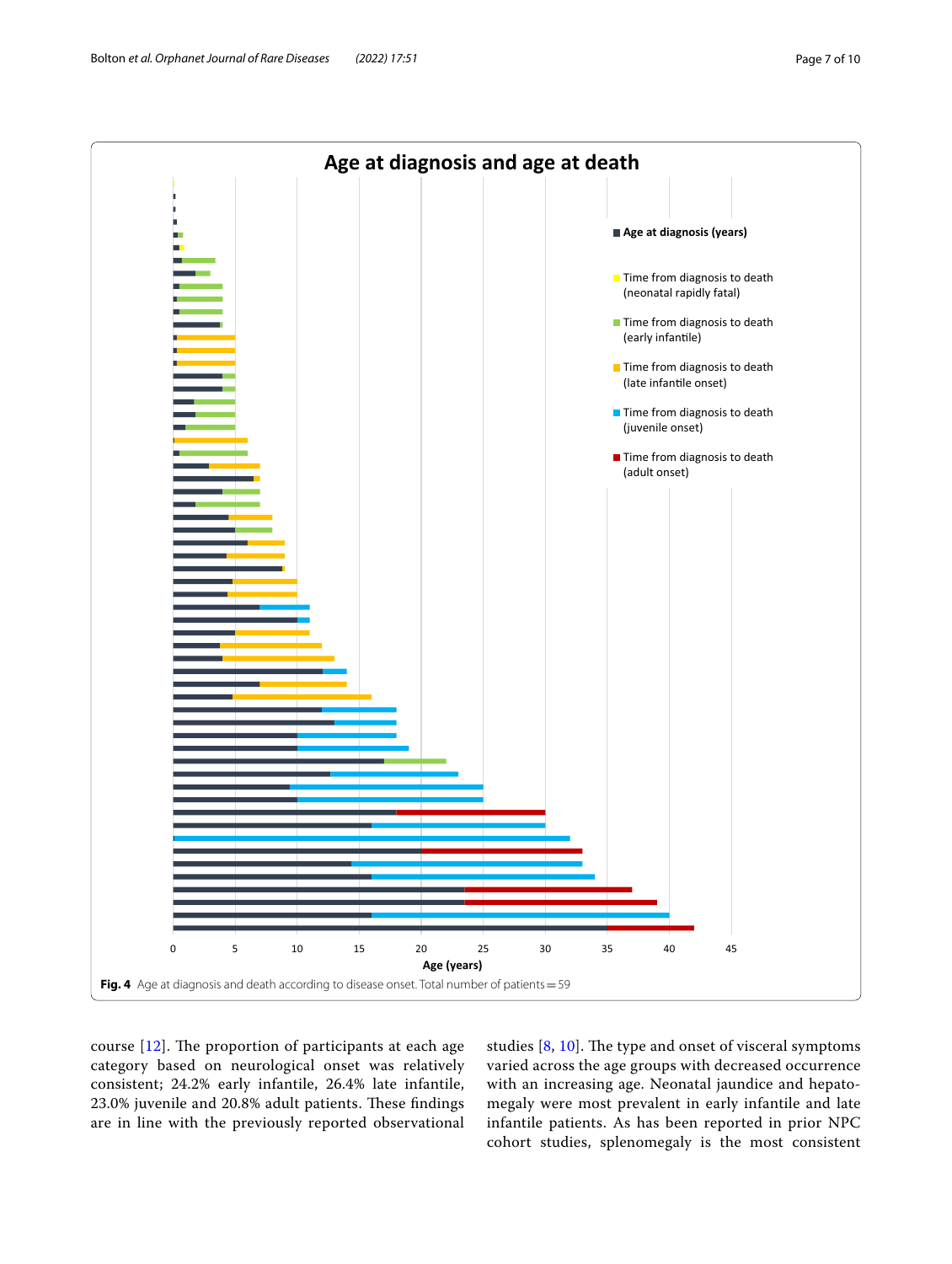observation across the age spectrum and was recorded in 80% of adult patients [\[7](#page-9-7), [8](#page-9-9), [10](#page-9-5), [11](#page-9-6)].

Neurological signs such as ataxia, dysphagia, dysarthria and cognitive impairment were the most common, being reported in over two thirds of patients from all age categories. Similar to visceral manifestations, some of the neurological fndings vary with age at disease onset. It is notable that the frequency of seizure and cataplexy is most common in infantile and juvenile onset and less so in adult. Developmental milestones delays were the most commonly reported neurological observation in early and late infantile forms. In contrast, psychiatric manifestations and hearing impairments are more common in adult onset. These findings are in agreement with previous observations [\[15](#page-9-12)]. Neuroimaging data gathered primarily from juvenile and adult individuals showed a variable pattern, with some being normal, while most patients imaging results demonstrate cortical and cerebellar atrophy as the most common changes. These changes have been reported to correlate with measures of ataxia and ocular-motor function [\[16\]](#page-9-13).

Clinical assessment of disease burden and rate of progression in time or regression with disease modifying therapy is challenging when dealing with progressive diseases such as NPC. We used a modifed 6-domain functional disability score [\[7](#page-9-7)] as calculated by combining ambulation, manipulation, speech, swallowing, eye movement and seizure scores. The composite disability scores were notably higher in patients with early onset neurological signs, particularly in late infantile patients. This is consistent with the natural history of the disease, which has more severe presentation and rapid disease progression in patients whose neurological manifestations appear at a younger age [\[2](#page-9-1)]. On the other hand, juvenile and adult-onset patients had fewer 'normal' individual disability scores for ambulation, manipulation and language domains. Eye movements and seizure seem to show the least variability indicating as less sensitive indicators to assess disease progression.

Mortality data was available for 59 patients and the duration of survival after disease onset varies with age spectrum of the disease. As expected, death on average resulted in less than 1 year after onset with the neonatal rapidly fatal forms. Interestingly, we observed a unique pattern with the other three age categories of the disease as follows: early infantile, late infantile and juvenile form, where the mean rate of survival in years doubles for each category of NPC forms. In addition, similar longer survival trend was noted in adult forms. The lack of doubling effect in adults may well be due to delayed diagnosis which in turn hampers the recognition and/or association of early subtle NPC related neuropsychiatric signs. The pattern of disease onset and survival observed in this study is largely in agreement with the fndings from the French cohort [[5\]](#page-9-4). This observation can be used to council patients and families about the disease course and prognosis at the time of diagnosis.

Use of various therapeutic modalities was reported in this registry. The mean total number of therapies used by each patient was 1.8. The most common therapy was Miglustat, a potential disease modifying therapy specifcally indicated for NPC, reported in 85 (62.4%) patients, with a mean duration of just over 4 years. Other symptomatic therapies were antiepileptic (32.9%), antidepressants  $(11.8%)$  and antacids  $(9.4%)$ . These levels of therapeutic intervention in NPC are in line with the current NPC international clinical management guidelines [[4\]](#page-9-3).

This study has several limitations: (1) being an observational, non-interventional real-world study the dataset had some gaps in data points which may refect variation in standard of care practice and needs of the patient. Therefore, some parameters were analysed with the denominator as "n" rather than 203 patients.  $(2)$  The data is a snapshot of the registry, with baseline data reported. Therefore longitudinal follow-up data should be considered to investigate the possible changes in disability score or neurological manifestations in line with existing and future disease modifying treatment. (3) Data reported is from 6 European countries, and may refect the disease characteristics of patients from those countries rather than being representative of patients globally. The capturing of clinical data from patients beyond these 6 countries may indicate diferences to the fndings of this analysis. (4) Results from genetic testing were available for only 98 patients, and are therefore not representative of the current patient's population of the registry. Of note, this does not afects the reliability of the diagnosis in other patients, since for a long time, the gold standard diagnostic test for NPC has been functional, based on demonstration of impaired intracellular processing of unesterifed cholesterol. As well demonstrated in cohorts from Czech Republic [[11\]](#page-9-6), Spain [[13](#page-9-10)] and Italy [\[14](#page-9-11)], later genotyping of such patients has well demonstrated the reliability of the historical procedure. The strength of this study lies on the use of the second largest number of NPC patients studied to date and its international scope. Above all, we have developed an exemplar patient led, independent international registry capable of delivering on the unmet need of not only Niemann-Pick Disease but also serves as a model for other rare and neglected disorders.

In summary, the data of 203 NPC patient records captured via the INPDR highlights key patient and disease characteristics that can be tracked for future international studies. To our knowledge, this is the frst patient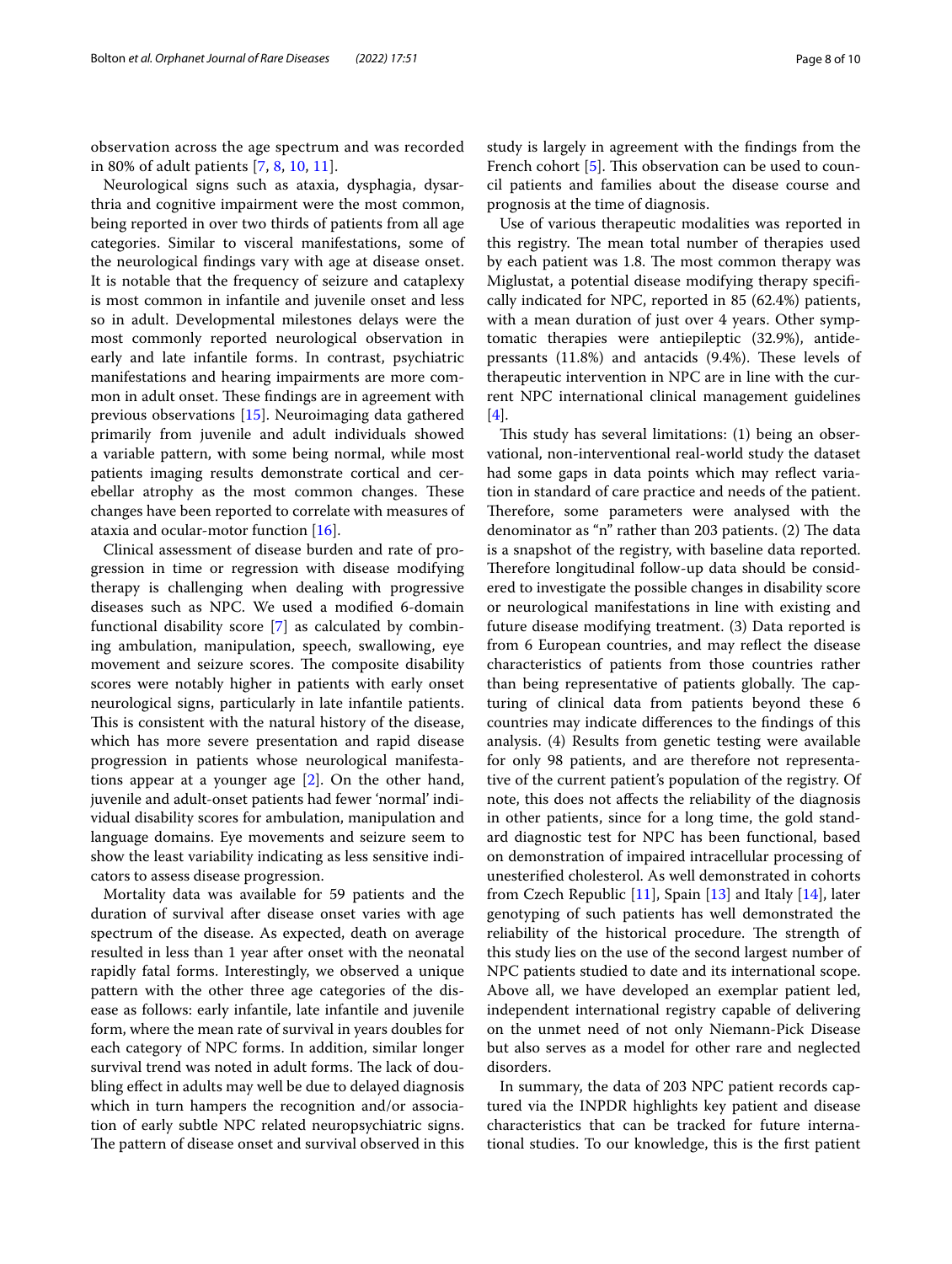led registry of such international reach. Long term longitudinal data utilising the INPDR on a larger international cohort is currently underway.

# **Methods**

# **Study design and population**

The International Niemann-Pick Disease Registry (INPDR) is a multi-centre, multi-national observational patient registry for the collection of Acid Sphingomyelinase Defciency (ASMD) and NPC patient clinical data. The INPDR was launched in 2013 with the support of a European Commission grant and was developed through the involvement of expert clinicians, researchers and patient advocates from the global Niemann-Pick Disease community. The aim of the INPDR was the creation and maintenance of a web-based electronic data capture (EDC) platform to collect clinical and patient reported data specific to Niemann-Pick Diseases (NPD). The EDC platform was developed by Sleek Ltd (Melbourne, Australia) and launched in 2014.

All patients with a confrmed diagnosis of NPD are eligible to be enrolled into the INPDR. Clinical data was captured using standard of care clinic visit information as source data, with assessments determined by the patient's clinician. Patients were recruited from six European countries, with research ethics committee approval obtained for all participating centres in line with applicable national and institutional research governance standards of the participating centres and the International Conference on Harmonisation Good Clinical Practice (ICH-GCP) guidelines.

## **Data points and data collection**

Data points were produced by a committee of expert clinicians, researchers and patient advocates and were adopted during a Scientifc Advisory Committee meeting in 2013. The data points were grouped into the following data forms: patient demographics, biochemical (including flipin and biomarkers) and genetic testing, family history, clinical history, physical fndings, treatment, disease severity scale, and additional investigations.

For analysis, patients were stratifed following the classifcation into 4 categories based on age at neurological onset, as defned and used in many preceding studies [\[2](#page-9-1), [4,](#page-9-3) [8–](#page-9-9)[11,](#page-9-6) [14\]](#page-9-11), plus an additional 5th category for patients with the neonatal systemic rapidly fatal form as delineated in cohorts from the UK, the Czech Republic and Italy  $[8, 11, 14]$  $[8, 11, 14]$  $[8, 11, 14]$  $[8, 11, 14]$  $[8, 11, 14]$  $[8, 11, 14]$  $[8, 11, 14]$ . This data point was collected by requiring study clinicians to classify participants in accordance with the categories.

All data was captured via a secure web-based INPDR EDC platform that allows clinicians and their authorised staff to enter clinical data of consented patients.

The EDC platform IT infrastructure is currently maintained by OpenApp Ltd (Dublin, Ireland).

In line with the registry protocol, all collected data reflects the patient's standard of care practice as per the national clinical guidance. No assessments beyond standard of care were mandated by the protocol. Clinical data was entered by the centre's clinician or a designated member of the clinician's staff. The baseline data was considered as data entered on or close to the informed consent date.

## **Statistical analysis**

An extract of NPC baseline data from September 2014 to December 2019 was obtained from the EDC system. Data was extracted into a Microsoft Excel© fle format (Microsoft Excel 2010, Microsoft Corporation). The descriptive data analysis was conducted using Microsoft Excel© to obtain the median and range of data points using the median formula  $(=\text{MEDIAN}(\text{range}))$ , the minimum value formula  $(=\text{MIN}(\text{range}))$ , and maximum value formula  $(=\text{MAX}(\text{range}))$ . A Countif formula (=COUNTIF(range, criteria)) was used to calculate the number of responses associated with a data point. For example, to count the number of 'Yes' responses to a data point, the formula=COUNTIF(range, "Yes") was used. Continuous variables are summarized using descriptive statistics including mean, standard deviation (SD), median, range and 95% confdence interval (CI) of the mean. Categorical variables are summarized using counts and percentages. All summary statistics and percentages were calculated relative to number of patients with available data. Denominators for analysis were the numbers of patients with the corresponding data available and hence diferent parameters may have diferent denominators.

#### **Abbreviations**

EDC: Electronic data capture; INPDR: International Niemann-Pick Disease Registry; NPC: Niemann-Pick Disease Type C; NPD: Niemann-Pick Disease; VSGP: Vertical supranuclear gaze palsy.

#### **Acknowledgements**

This work was initiated by the International Niemann-Pick Disease Alliance (INPDA) and fnancially supported by the EU Directorate General for Health and Consumers via the Consumers, Health, Agriculture and Food Executive Agency (Grant Number 2012 120 NPDR). The authors would like to thank all INPDR partners and their institutions for their co-funding of the INPDR programme. The authors would also like to thank the Niemann-Pick Disease community for their participation and support for the INPDR.

#### **Authors' contributions**

SCB and TG conceived the publication. All authors collected and analysed the data. SCB, VS, MTV and TG drafted the manuscript. All authors reviewed the draft and approved the fnal version. SCB, VS and TG are the guarantors of this work and, as such, had full access to all the data in the study and takes responsibility for the integrity of the data and the accuracy of the data analysis. All authors read and approved the fnal manuscript.